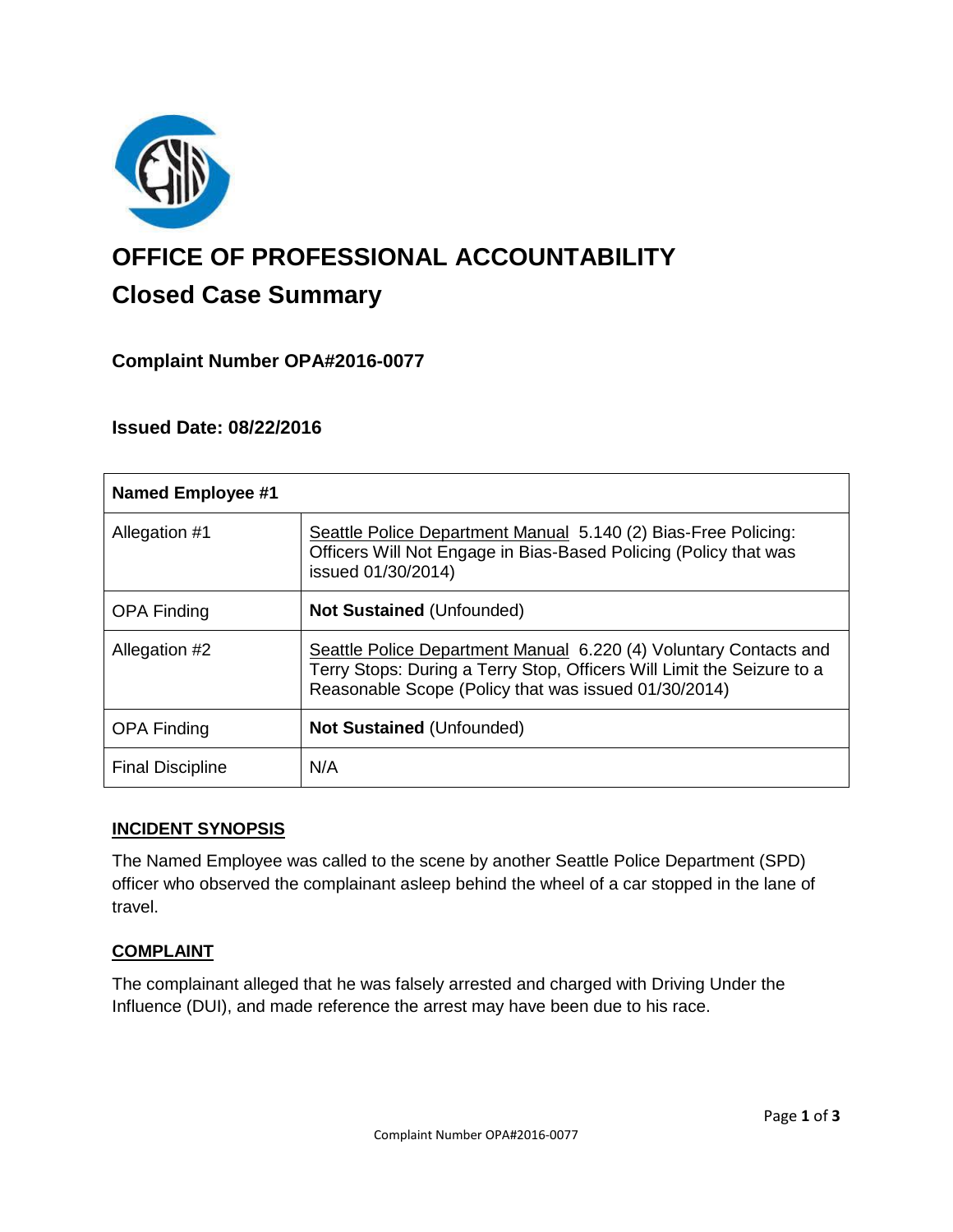## **INVESTIGATION**

The OPA investigation included the following actions:

- 1. Interview of the complainant
- 2. Review of In-Car Video (ICV)
- 3. Search for and review of all relevant records and other evidence
- 4. Interview of SPD employees

## **ANALYSIS AND CONCLUSION**

The Named Employee was called to the scene by another SPD officer who observed the complainant asleep behind the wheel of a car stopped in the lane of travel. The Named Employee was summoned to the scene to assist with the first officer's investigation of a possible DUI. When the Named Employee arrived at the scene, the complainant was already being detained by the first officer. After being briefed by the first officer on all the facts and circumstances, the Named Employee took over the DUI investigation and continued to detain the complainant for the purpose of completing his investigation. The Named Employee conducted a standard series of Field Sobriety Tests (FST) on the complainant and had him blow into a portable breath tester (PBT). The PBT registered no alcohol in the complainant's breath. Based on the FST, the Named Employee arrested the complainant for DUI-Drugs and transported him to the Precinct. After obtaining a search warrant from a judge for a blood draw, the Named Employee transported the complainant to the hospital where the blood draw took place. The complainant was then released from custody without being booked into jail. After reviewing the evidence from this investigation, particularly the relevant ICV recordings, the OPA Director found no evidence to support the allegation the Named Employee was motivated by racial bias in his decisions to detain, investigate, arrest, or seek a search warrant for the complainant's blood. Each law enforcement action taken by the Named Employee in this incident was well supported by articulable facts and observations known to the Named Employee at the time.

The Named Employee took over the investigation of a possible DUI from another SPD officer who was already detaining the complainant based on having observed the complainant asleep behind the wheel of a vehicle stopped with its engine running in a lane of traffic. The Named Employee continued his detention of the complainant while he ruled out any medical causes and administered a series of FST and a PBT. Based on all he had been told by the first officer and his own observations of the complainant, the Named Employee placed the complainant under arrest for DUI-Drugs. A judge found probable cause to issue a search warrant to obtain a sample of the complainant's blood. The preponderance of the evidence from this OPA investigation shows that the Named Employee had reasonable suspicion to detain the complainant for further investigation of DUI while administering the FST and PBT. The length of time it took the Named Employee to administer these tests was not unreasonable. The preponderance of the evidence in this investigation also shows that the Named Employee had probable cause to arrest the complainant for DUI-Drugs.